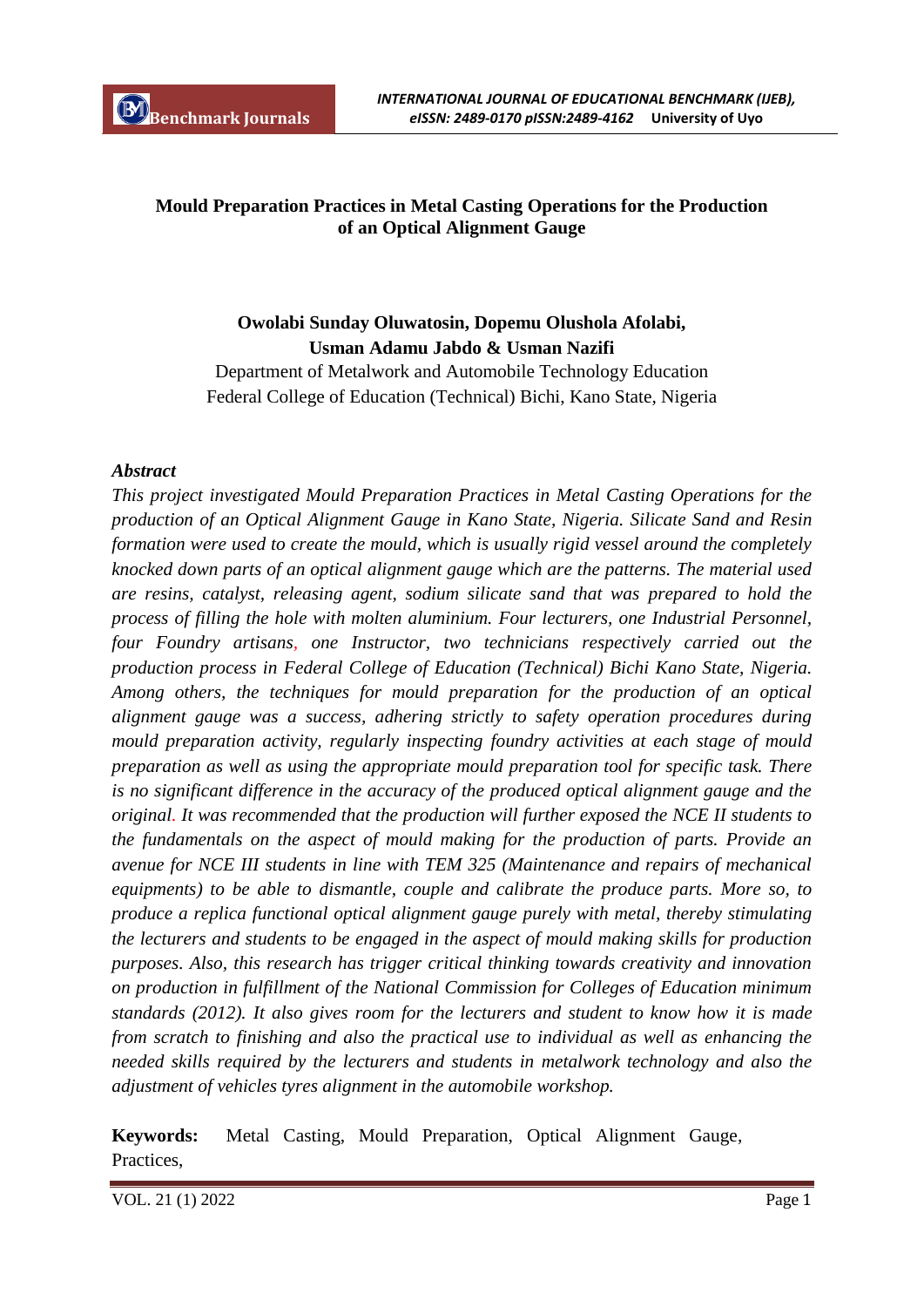#### **Introduction**

Mould production involves a lot of preparations and stages in the manufacturing process of metalwork. The replicate shape of the mould which is prepared in sizes open up to the pouring of molten metal into the mould where it solidifies as a casting cavity. Metal production has serves as a means of sustaining the nation economy over the years. A nation that produces metal will definitely have a buoyant economy because the production of metals will attract the development of manufacturing industries that will make use of the metals as raw materials for further production. Virtually all manufacturing companies make use of metals as their primary raw materials. The presence of manufacturing and construction industries will aid the rate at which the metal products are consumed and also help to create Jobs (Edwin, 2017).

A careful look at the developed countries in the world, it will be observed that china produced 57% of the world steelin 2020 and becoming the first to produce over one billion tons of steel in 2008, 2009, 2016 and 2016 as a result of global recession. Thus, the presence of functioning metal industries boosts the nation economy. In 2010, the sector of ferrous metal smelting and rolling of China employed an annual average of 3.4563 million employees, making the sector among the biggest employers in China (Metal Injection Molding, 2017).

Mould preparation and metal handling processes are Casting process which are categorized (Ohnaka,2015). The mould creation process in its simplest form involves the designing of the pattern of a given shape; creation of refractory mould containing the designed pattern; as well as core making. Ohnaka added that the metal handling process is concerned with heating of the metal (Melting process), filling the mold cavity with molten metal (Pouring process), allowing it to solidify (Solidification process) removal of casting from the mold and cleaning, finishing and inspection of the metal cast component. Obviously, each step depends on the one proceeding it as well as one succeeding it as casting process becomes complex requiring the use of techniques due to rapid technological advancement in metal foundry with Metal Handling Process being governed by such complex laws of physical chemistry. One of the most critical aspects of Metal Handling Process is the solidification techniques especially in traditional casting.

Casting is a process of forming metal objects by melting metal and pouring it into moulds. It is the use of liquid metal to cast the shape of the object directly, producing cast metal. Castings obtain their shape principally when molten metal solidifies in the desired form. According to Tukura and Paiko (2008), casting remains one of the world basic industries and has been considered one of the most important activities. This is because all other methods of forming or shaping objects, cast products remains the cheapest, the simplest in the production of not only automobile components, but other general parts. Casting is essentially a simple, inexpensive and versatile way of forming, so it is not surprising that, it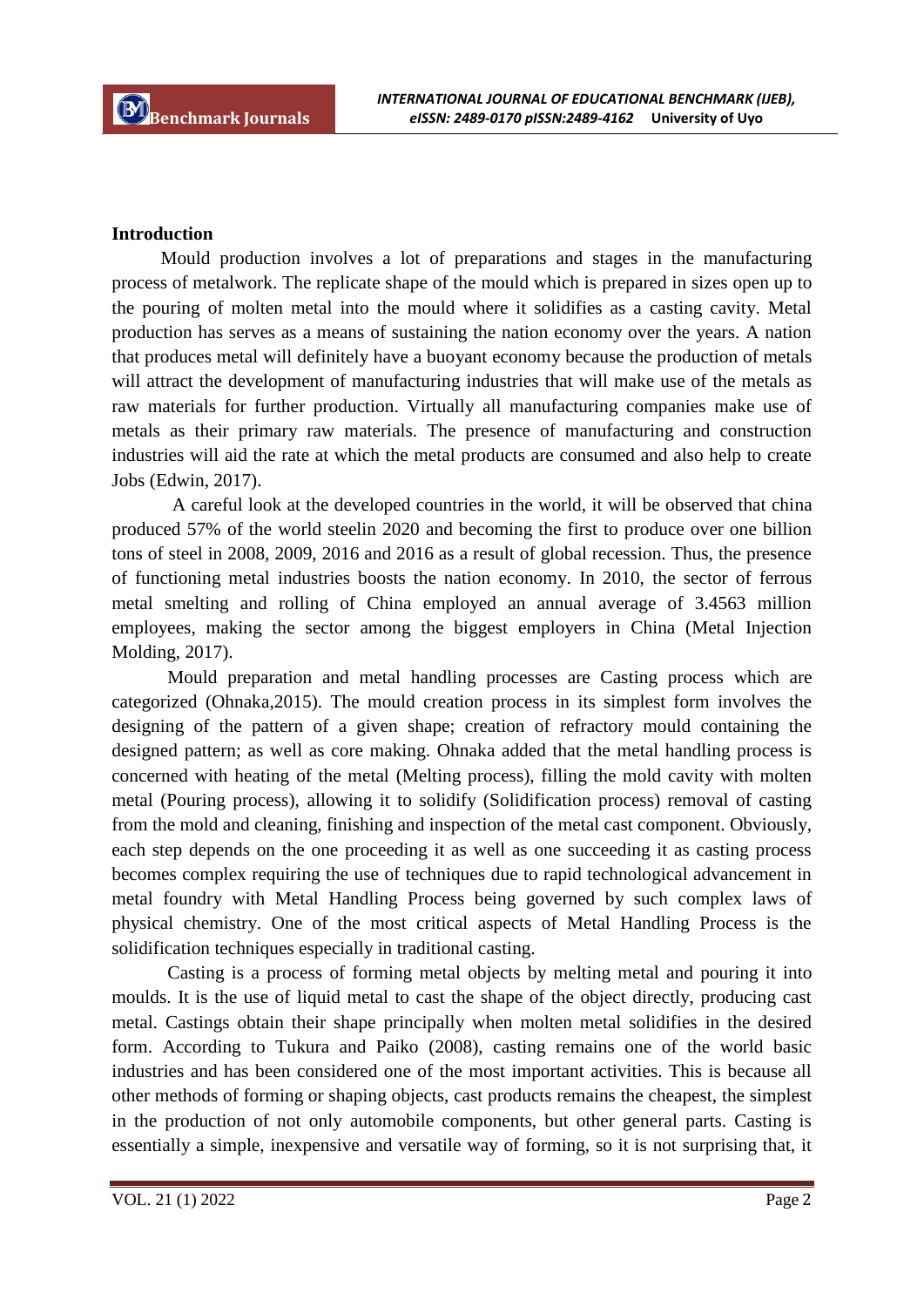was historically the first method used as certain advantages are inherent in the metal casting process.

The casting working environment present dangerous condition, particularly around furnace and other equipment used in Mould Creation and Metal Handling Practices in casting operations. Typical foundry process involving molten metal are carried out at high temperatures, may emit toxic fumes, produce noise and present other hazardous conditions (Anshika, 2017). This condition makes metal casting a dangerous line of work for foundry professionals as improvements in the Mould Creation and Metal Handling Practices come with safety measures to be observed which poses the need to find out for safety practices in casting operations. Therefore, most of the major components of machine tools, power plants, industrial machinery and equipment, automotive, agricultural products of the foundry. Hardly can you think of any major machine or equipment which has no components that have been cast in a foundry. One can therefore rightly say that metal casting is basic to economic development and self-reliance in developing countries like Nigeria where little attention has been paid to the development of the casting industry for too long (Edwin, 2017).

#### **Statement of the Problem**

The COVID-19 has really exposed the global supply chain to be vulnerable to the consumers and businesses around the world. Pandemic related lockdown was at first that grounded manufacturing sector to a halt. This has necessitated the need for production as the world continue to feel the effect of the disruption that is getting more worse before they get better,(Foresight, 2022).Today, nearly every mechanical device that is used, from automobiles, farm implements, machine parts are manufactured using metal parts that were created in the casting process. The difference between today's cast metal products and those that were manufactured even 200 years ago is the precision and tolerances that could be achieved through the modern techniques in metal casting processes. Throughout the centuries, various combinations of raw materials have been developed to produce various metal types. The assembling of industrial metal cast by products such as machine parts, farm implements and automobile parts for industries in the country generated so much wealth in the past, but the actual industrial production within the country now is going at a slow pace(Kano State Government, 2016).

The growing concern about having increasing metal casting products such as cooking utensils motorcycle brake handles, and so on that are made locally. Literature review shows that the markets for this products are depreciating by the day as metal casting products made locally are not produce in mass to compete with similar goods produced abroad (Liman & Adamu 2015). Locally produced goods will eventually lead to creation of more market thereby discouraging the purchase of similar goods produced abroad and also enhance the students with skills required on graduation from the college. In casting, the part being produced and the tooling used to produce the part interact in complex ways, which affect the safety of casting professionals, quality and cost of the casting. Hence, the need to produce an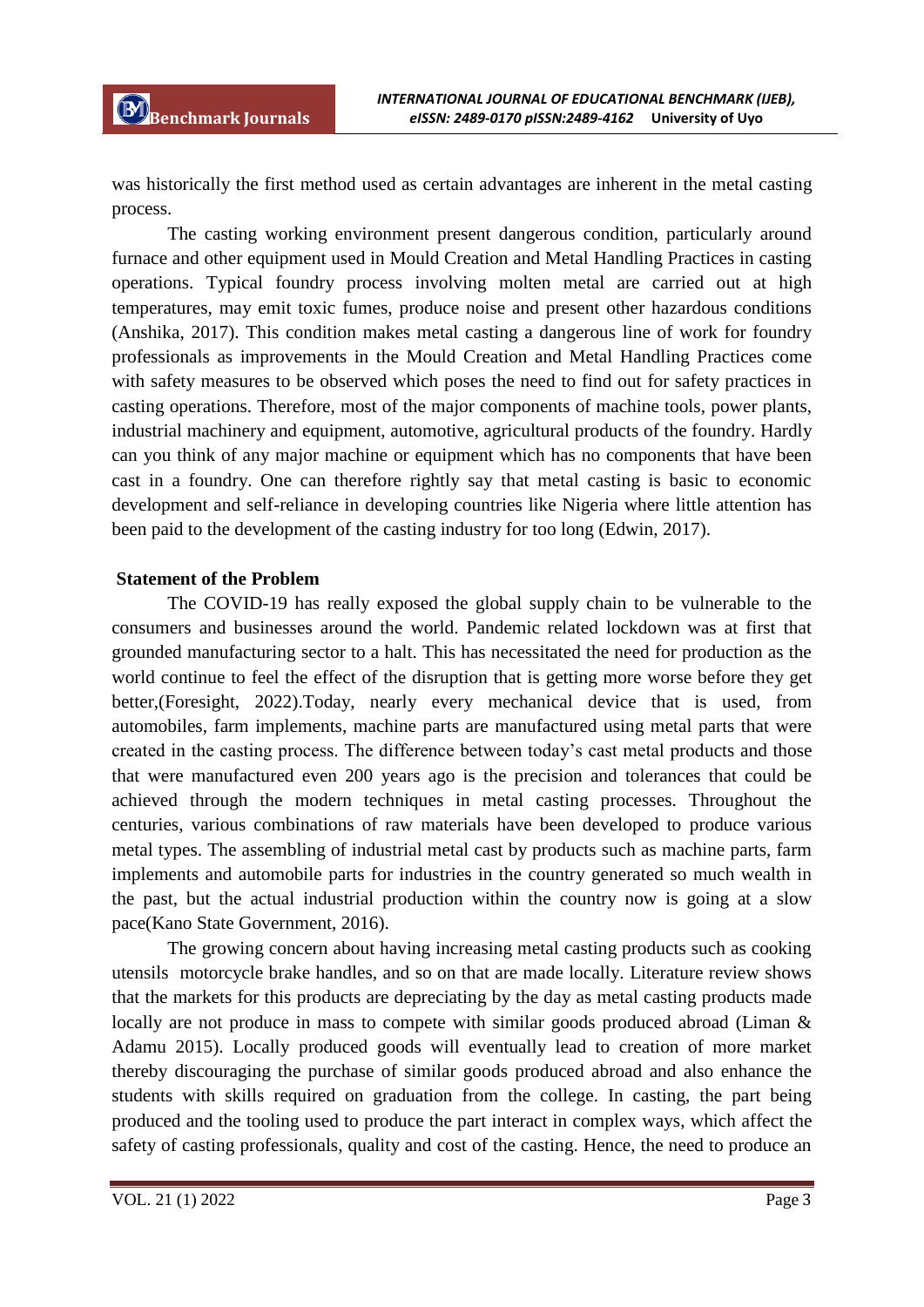optical alignment gauge replacing the plastic parts with a more durable aluminum locally through casting practices.

## **Aim and objectives of the Project**

The aim and objective of this project is to produce moulds of different parts of an optical alignment gauge and also to couple the parts as a functional unit of an optical alignment gauge accordingly, this project tends to:

- 1. Expose the NCE II students to the fundamentals on the aspect of mould making for the production of parts.
- 2. Provide an avenue for NCE III students in line with TEM 325 (Maintenance and repairs of mechanical equipments) to be able to dismantle, couple and calibrate the produce parts.
- 3. Provide a replica functional optical alignment gauge, thereby stimulating the teachers and students to be engaged in the aspect of mould making skills for production purposes.

## **Safety Operation Procedures**

The very nature of foundry work is hazardous if things are not done properly or if equipment is neglected and not checked for malfunctions. Clutter on the floor increases the chances for accidents, so it should be kept clean and the aisles clear as possible. The large copes are to be secured always to avoid possibility of falling while a careful check is made on the cables; chains hook links hoist and lifts. Before using crucibles, bring them up to heat gradually. Rapid increase or decrease in temperature is dangerous, because even a small amount of moisture can cause steam and an explosion (NIOSH, 2015).

The crucibles should be kept where moisture cannot be attracted and shouldn't be filled to the brim. Metal expands when heated and can crack a crucible. Therefore, crucibles should be handled with care to avoid spills and on no condition should cold metal be directly put in to hot molten metal. During operations in the foundry eye protection, aprons, leggings and gloves is a necessity for safety of the personnel to be dressed in. Where respiratory are required, be sure you are using the proper and approved type for the atmosphere in which you are working. It is the responsibility of the institution to provide the respirator, but it is your responsibility to wear it.

## **Mould Preparation Practices**

Mould preparation practice in local metal casting operations is highly used in countless applications, and testing its purity is critical in several manufacturing processes in metal sorting, quality control and the final product (Parks & Kuhn, 2022). No quantity of metal is completely pure; therefore any bulk material is likely to have some contaminations. Optical emission Spectrometry can be used to analyze the purity of the aluminum alloys. This can result in the detection of contaminants in sub parts per million (PPM) range sample preparation. To make two pieces mould of Resin mixed with sodium silicate powder. The two part mould should be split along the horizontal axis following steps by step procedure. In this particular work the original pattern is plastic shaped coupled with some aluminum parts.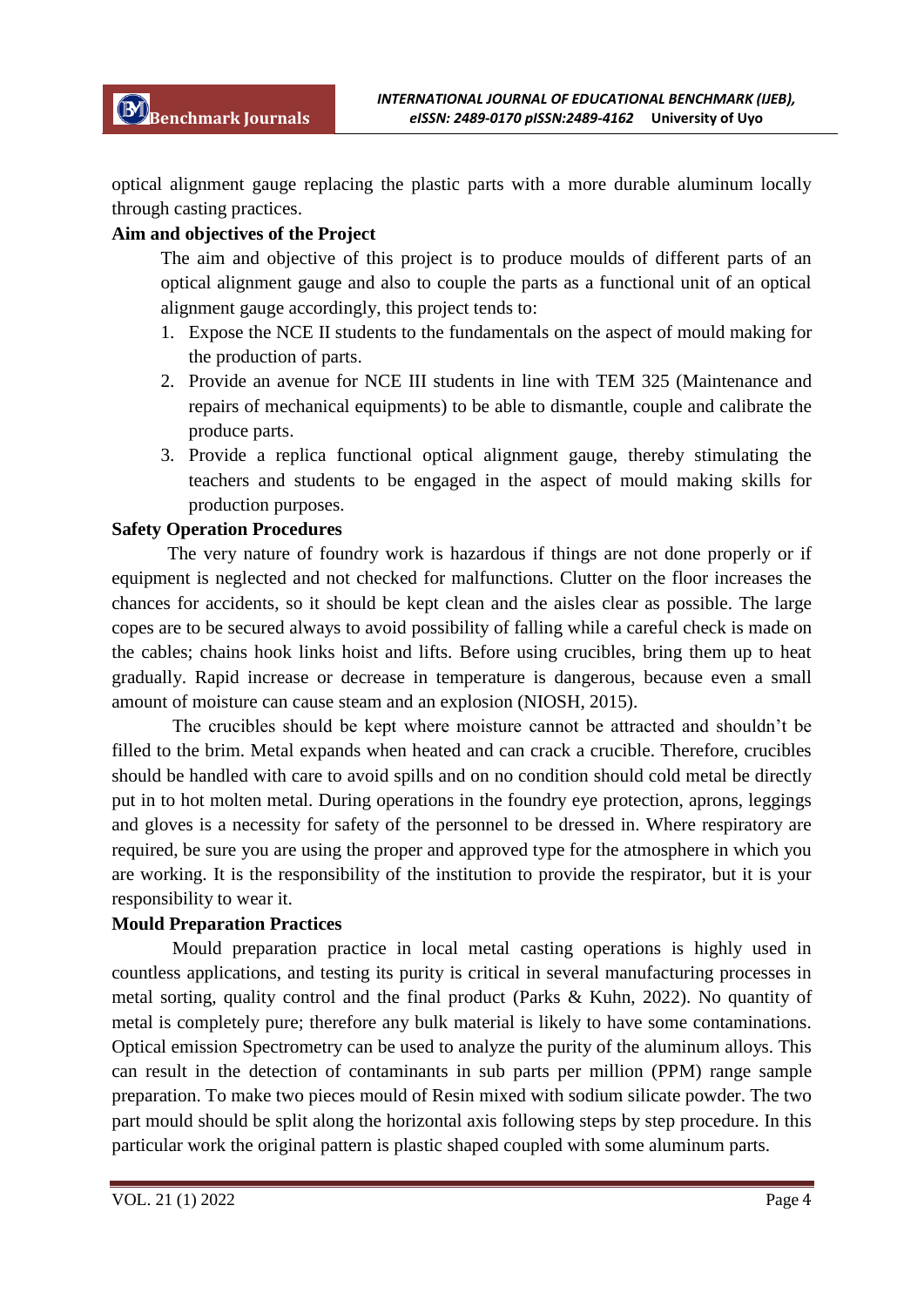The mould box has to be built, using seams with hot glue secure with a mould strap. The pattern must first be embedded in the clay. Following the building of the clay bed inside the box, press the pattern in to the clay bed until only the top half is exposed. Used more clay to fill in any open spaces and level the clay surface to the pattern midpoint and flatten and smooth the clay surface. Meanwhile, embed small round crystal balls in the clay to create registration keys between the moulds half. The mixing of the resin and the silicate powder is done and dispensing it slowly over the pattern on height point of 1.25cm in to one Conner of the mould box to have an even flow, then allow curing.

The second half of the mould is done by removing the mould box, turn the mould over and the clay. Do not remove the pattern from the first half of the mould. Then carefully remove the crystal balls and leave the pattern in its position. Remove excess clay with brush and mind the pattern, then the mould box is reassembled. Spray the releasing agent on the exposed pattern and create a funnel shape object with the clay. Secure the clay funnel to the top part of the pattern and mix the resin and the silicate powder, dispense slowly over the pattern on height point of 1.25 cm in to one Conner of the mould box to have an even flow. Carefully remove the mold box and trim flashing slowly disengage the cured half into two and removing the pattern. The cavity is the two parts of the mould that is the replica of the pattern that is ready for casting when the molting aluminum is poured in to the mould. Again with a quick 5 steps recap of the process.

- 1) One half is embedded in clay.
- 2) The first half of the mould is poured and allowed to fully cure.
- 3) The mould is turned over and clay is removed.
- 4) Releasing agent is sprayed to prevent bonding.
- 5) The second mould is poured and the mould is allowed to cure prior to demoulding.



**Fig: 1 Telescope Cap mould Produce with Resin and sodium silicate powder.** (Owolabi, 2022)

**Materials and Methods**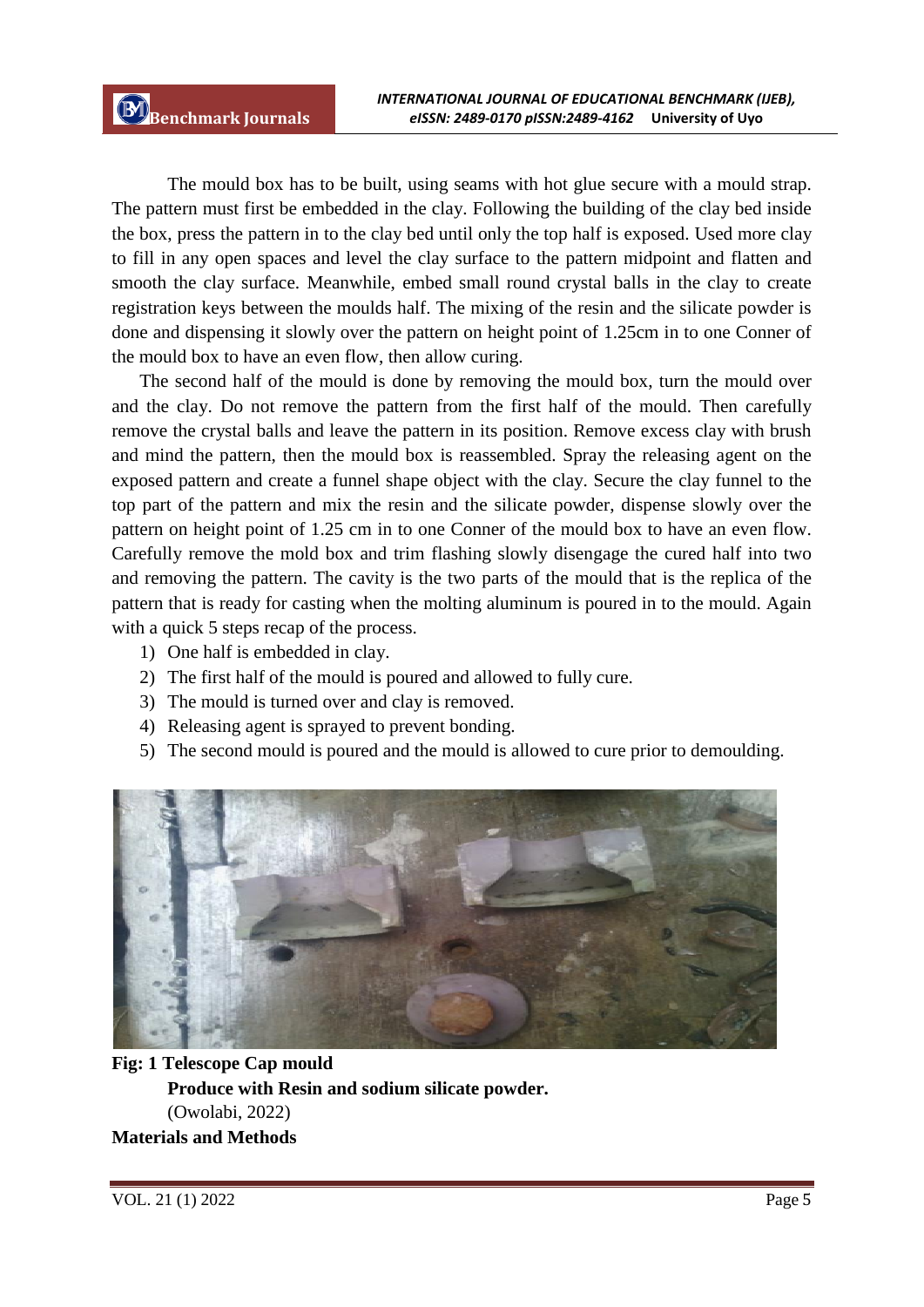The material used in this project just to mention but few are Mould natural sand, Dried silica sand, Synthetic fiber, on viscosity oil/releasing agent, Calibrator Metal round pipe 5mmx6 fits, Resin/Gel coat/resin/formulation/catalyst/Accelerator/pigment Cutting/grinding stone electric lower, Nonferrous metals (Aluminum 100kg, zinc 50kg and lead 50kg).The production of composite mould takes a step by step process as safety is very important in the production of the mould which is as follows:

- 1) Composite making should be done in a well-ventilated workshop.
- 2) Safety hand gloves should be put on while handling materials like: resin, catalyst, and accelerator and glass fibers.
- 3) Barrier cream should be use especially, before touching glass fibre because of its inching sensation.

The production of mould and fabrication of an optical alignment gauge starts from the conception of the researcher that equipment can be produced locally. Teaching the following courses TEM 211 which is foundry and forging, TEM 327 Advance fabrication and welding and TEA 325 which is maintenance and repairs of mechanical equipment respectively. It is expected for every metalwork student to offer these courses and on graduation to be equipped with the skills required to do such in the metal work department.

In view of these, steps where taking to produce the optical alignment which is as follows:

- Step 1; Material were sourced within and outside the state.
- Step 2; Mould preparation was made with different techniques that gives in to desired shape, or replica of the Completely Knocked Down (CKD) alignment gauge.
- Step3; Melting the aluminium scraps in to a molting state.
- Step4; Testing the molting aluminium Based on the degree of heat in the furnace.
- Step5; Pouring the molten aluminium in to the mould for solidification of the Parts.
- Step6; Retrieving the solidify parts from the mold and checking for defect.
- Step7; Cutting, grinding and filling off excess parts to shape and for the purpose of drilling, tapping and die operations.
- Step8; Cutting out printed calculator board on the plastic in a circular form.
	- Cutting out 2.5 metal plates for angle IN and OUT.
	- Cutting out mirror parts for target plate and the mirror side.
- Step9; Assembling of parts to form a unit of the telescope, target plates, pipes, torch bars handles e.t.c.

Step9; Finishing operations using sanding machine and painting for a good aesthetic appearance.

## **Findings of the Project**

With respect to this project, findings among others are given below:

1. This project has given an insight that parts can be reproduced in its shape and size.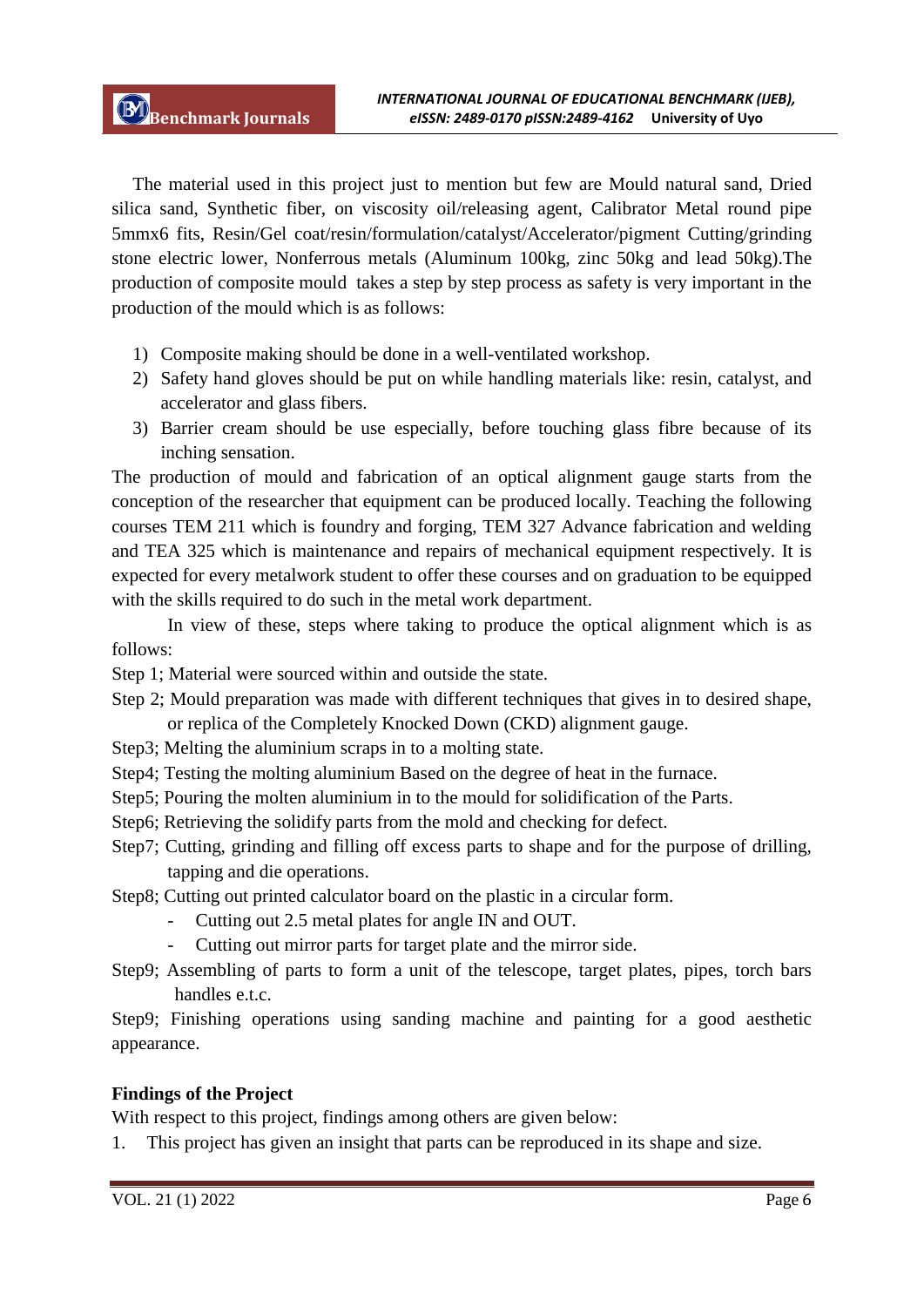- 2. That students and staff now discovered that it is possible to produce a functioning quality product locally.
- 3. That aluminum scrapes can be through process turned into wealth.
- 4. That mass production is possible.
- 5. That the knowledge obtained can be used in the production of other mechanical products.
- 6. That the precision degree given by the locally made optical alignment gauge gives the same degree on the original imported optical alignment gauge.

## **Discussion of Findings**

The project of mould production and fabrication of an optical alignment gauge model was quite tasking and challenging, using all reliable and available resource to mitigate all problems for the replica of this gauge to be produced. Meanwhile, against all odds the research assistance and all that were engaged during the period of sourcing for materials, production and finishing was a booster to the success achieved in this regard. Bye and large an optical alignment gauge have been produced with the same accuracy reading to that of the original anywhere in the world as it is in this project.

#### **Conclusion**

From the findings of this project, it can be concluded that local metal casting practices were established increasing awareness and productivity in our country. The process are in the area of mould preparation, safety precautions in mould preparation, metal handling and safety precautions in metal handling practices.The project has provided an additional literature to the existing body of knowledge in the mould preparation and metal handling practices in metal casting operations in Federal college of Education (Technical) Bichi kano State Nigeria. This provides a practical evidence for the use of mould preparation and metal handling practices as well as in enhancing safety precaution in mould preparation.

#### **Recommendations**

Based on the findings from this project, the following recommendations were made:

- 1. Quality training and periodic retraining programmes should be organized by the metalwork department for foundry practices to expose students to use foundry equipment to enhance their skills in mould preparation.
- 2. Industries, government, non-governmental agencies, private enterprises and communities should provide consumable materials necessary for practical activities in teaching and learning process in metal casting for the production of parts of any equipment that might be difficult to access easily.
- 3. The industries and the colleges should have linkage in real exchange of ideas that will keep the colleges updated with the recent technology and techniques in the foundry.

## **References**

Anshika, S. (2017). Top ten foundry safety practices. Retrieved on: 28<sup>th</sup>August, 2017 from: http://www.blog.thors.com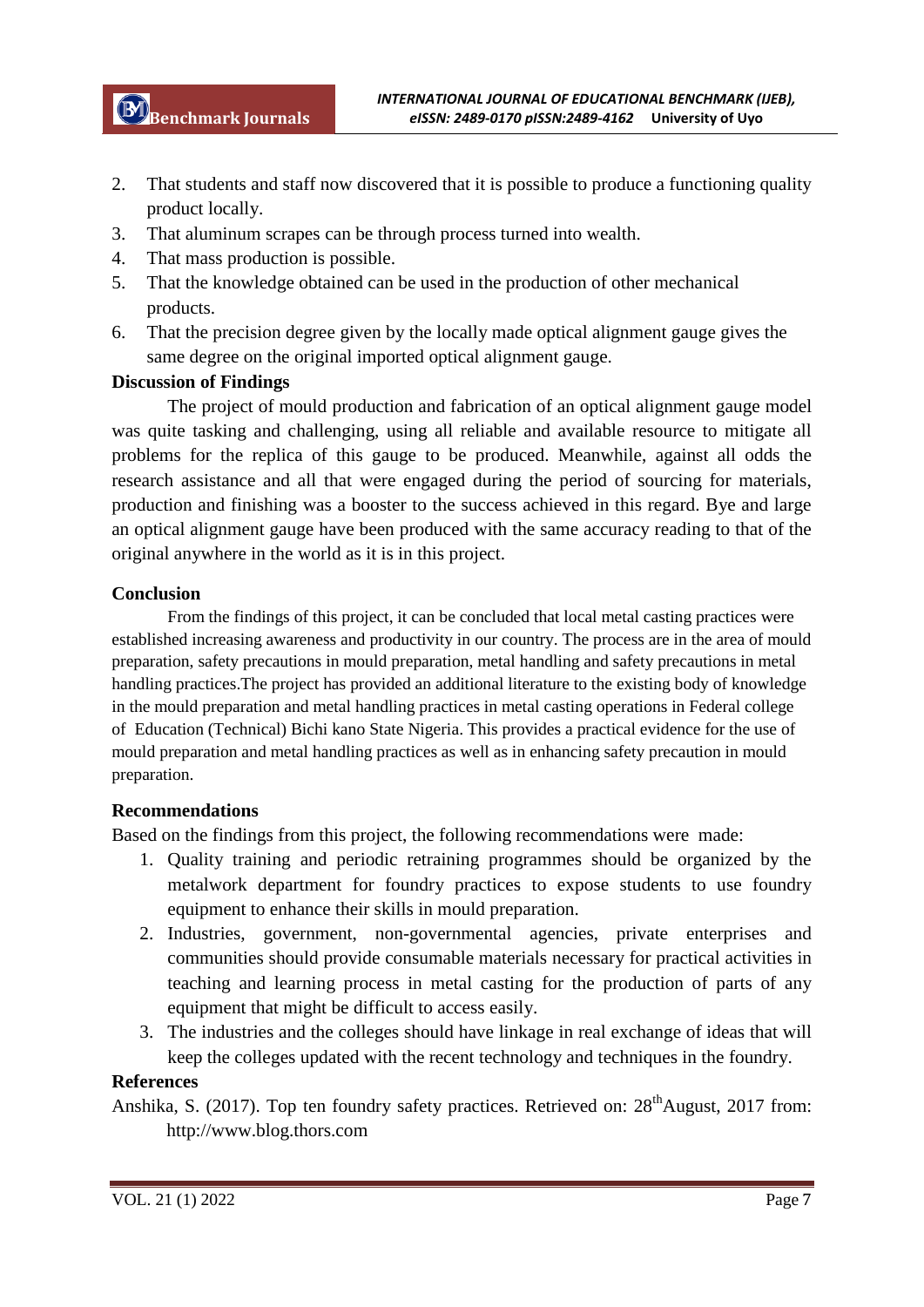Edwin, D. (2017).*Values of foundry products for modern industries in the state and local government.* Kaduna State: Nigerian Society of Engineers.

FGN, (2012).Nigeria Certificate in Education Minimum Standards for Vocational and Technical

Education.Published byNational Commission for Colleges of Education Plot 829 Cadastral Zone A, Garki Abuja.

- Foresight,(2022) Report Review Retrieved on: 28<sup>th</sup> February, 2022 from: http://www.info.ceicdata.com
- Kano State Government (KNSG,2016).*Kano State Government Developmental Plan*. Kano: Kano State Government press.
- Liman, M.A.&Adamu, Y.M (2015).*Kano in time and space: From a city to a Metropolis*. Kano: Kano Publication.
- National Institute for Occupational Safety and Health (NIOSH, 2015).*Control of Occupational Safety and Health Hazards in Foundries*. Washington: NIOSH publication.
- Ohnaka, I. (2015). How to solve complex problems in foundry plants: Future Of casting simulation. Materials Science Engineering. 84. Retrieved on: 24<sup>th</sup> July, 2018 from: http://oas.iop.org
- Owolabi S. O., Dopemu O. A,. Usman A., Jabdo & Usman N.(2022) "Mould Preparation Practices in Metal Casting Operations for the production of an optical Alignment Gauge"
- Tukura, Z. & Paiko, J. E. A. (2008).ABC of Foundry, Forging, Sheet Metal and Heat Treatment for Schools, Colleges and Home Craft Men. OL-FAITH PRINTS.
- Metal Injection Molding MIM (2017) Retrieved from www.alberox.comOptical alignment using the Point Source Microscop. Available *from:https://www.researchgate.net/publication/228471532\_Optical\_alignment\_using\_the\_Po int\_Source\_Microscope [accessed Nov 28 2017].*
- Parks R. E., & W. P. Kuhn,(2022)"Using a CMM for optical system assembly and alignment", ASPE Proceedings Spring Topical Meeting on Coordinate Measuring Machines, 29, 3-8, (2003) Retrieved